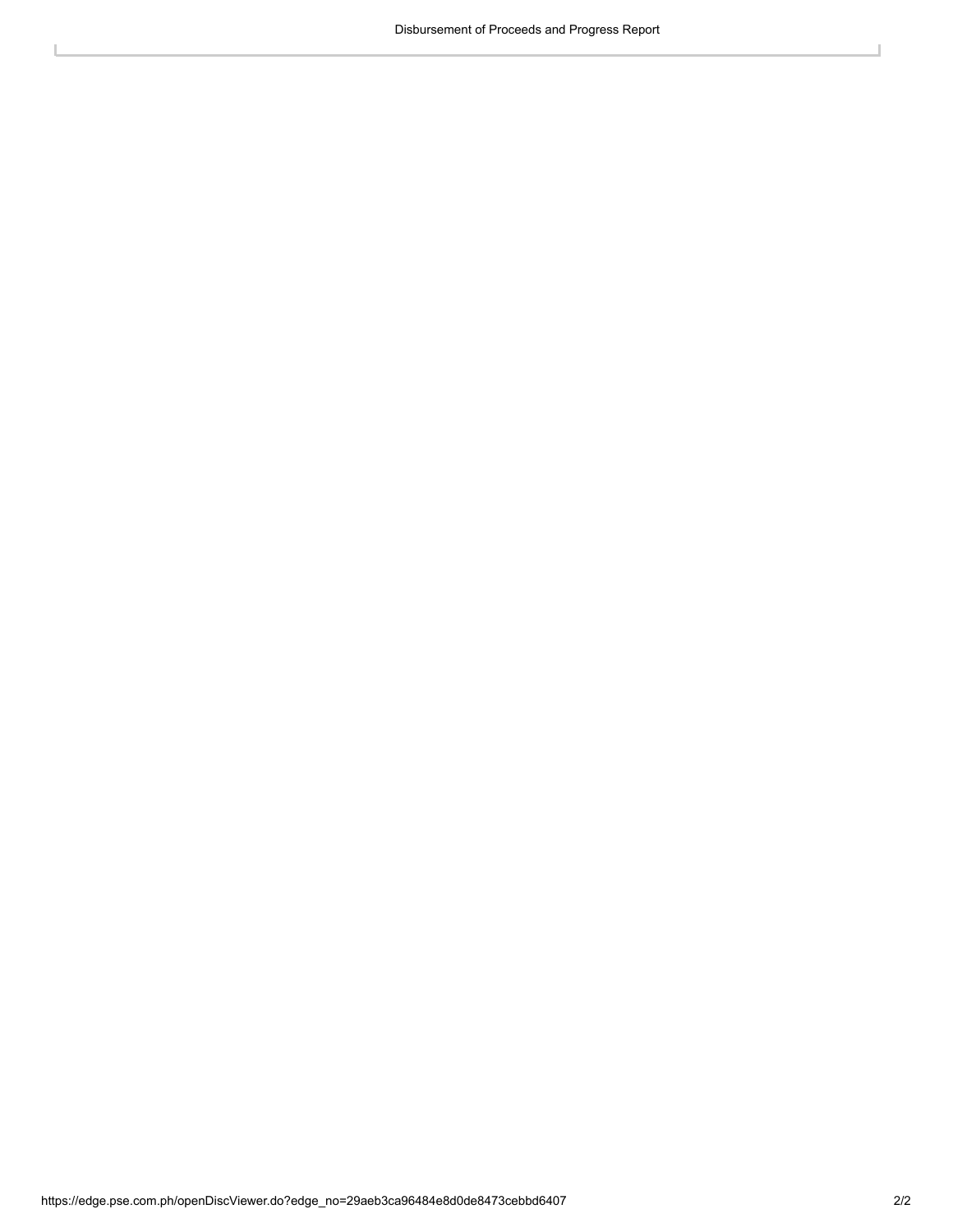

April 15, 2020

## **PHILIPPINE STOCK EXCHANGE, INC.**

Philippine Stock Exchange Tower 5<sup>th</sup> Avenue corner 28<sup>th</sup> Street, Taguig City 1630 Philippines

Attention to: **Ms. JANET A. ENCARNACION** Head, Disclosure Department

Madam:

This is to report to your good office that as of March 31, 2020, total proceeds from the 2018 stock rights offering (SRO) of Robinsons Land Corporation have been fully deployed.

In view of this, we are submitting herewith our last and final quarterly progress report including the report of the external auditor in compliance with PSE Notice of Approval dated January 11, 2018.

We trust that you find everything in order.

Thank you.

Very truly your

KERWIN MAX S. TAN Chief Financial Officer  $\frac{1}{2}$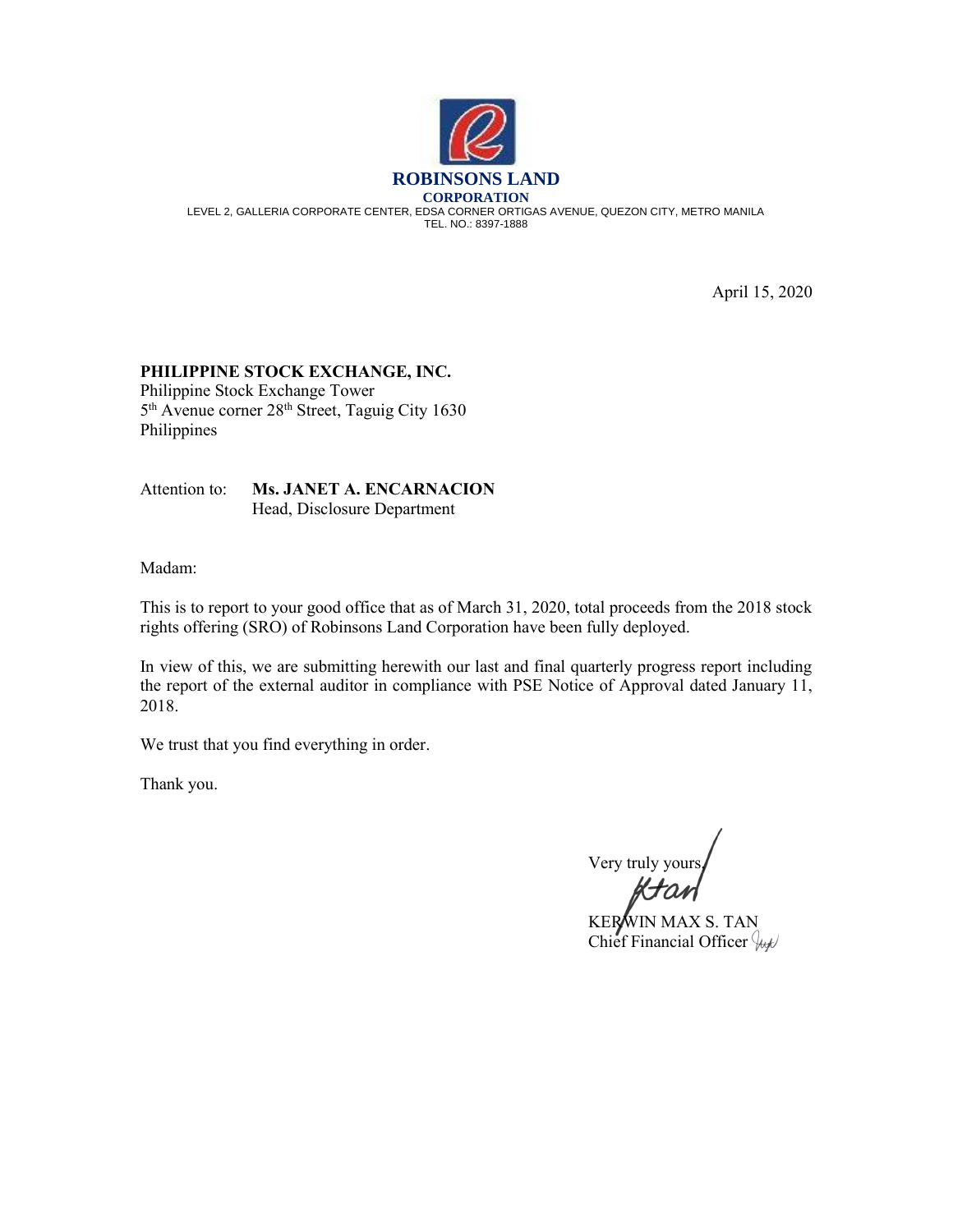## **ROBINSONS LAND CORPORATION**

CY 2020 - FINAL PROGRESS REPORT ON THE APPLICATION OF THE PROCEEDS FROM THE STOCK RIGHTS OFFERING AS OF MARCH 31, 2020 AND FOR THE PERIOD COVERED FROM JANUARY 1, 2020 TO MARCH 31, 2020

| BALANCE OF PROCEEDS FROM THE STOCK RIGHTS OFFERING, NET OF FEES & EXPENSES    |                       |                                   | In Millions |          |
|-------------------------------------------------------------------------------|-----------------------|-----------------------------------|-------------|----------|
|                                                                               |                       |                                   | <b>PhP</b>  | 19,929   |
| <b>APPLICATION OF PROCEEDS:</b>                                               | Voucher No.<br>& Date | <b>Bank Account No.</b><br>& Date |             | Total    |
| LAND ACQUISITIONS                                                             |                       |                                   |             |          |
| Balance as of December 31, 2019                                               |                       |                                   |             | 18,547   |
| Add: Land acquisition from January 1, 2020 to March 31, 2020                  |                       |                                   |             |          |
| Cebu                                                                          | various               | various                           |             | 1,382    |
| Balance as of March 31, 2020                                                  |                       |                                   |             | 19,929   |
| TEMPORARY ALLOCATION: LOAN PAYMENTS <sup>1</sup>                              |                       |                                   |             |          |
| Balance as of December 31, 2019                                               |                       |                                   |             | 1,118    |
| Less: Application for land acquisition from January 1, 2020 to March 31, 2020 |                       |                                   |             | (1, 118) |
| Balance as of March 31, 2020                                                  |                       |                                   |             |          |
| <b>TOTAL APPLICATION OF PROCEEDS</b>                                          |                       |                                   |             | 19,929   |
| NET BALANCE OF PROCEEDS FROM THE STOCK RIGHTS OFFERING AS OF MARCH 31, 2020   |                       |                                   |             |          |

 $1$  (PSE Disclosure Form 4-29 - Disbursement of Proceeds and Progress Report dated May 2, 2018)

As stated in previous disclosures and Prospectus, majority of the net proceeds from the Stock Rights Offering is intended to be used to finance the acquisition of land located in various parts of the country for all its business segments.

For a more efficient deployment of its financial resources, on 27 April 2018, the Board of Directors approved the temporary reallocation of the unutilized portion of the net balance of proceeds from the Stock Rights Offering to repay short-term debts until the aforementioned negotiations on the purchase of land have been finalized.

Such temporary re-allocation is in the interest of RLC and its shareholders as a whole as it is in line with RLC's overall business strategy to maintain a strong balance sheet position through cash flow optimization by improving gearing levels and rationalizing interest payments. It must be further emphasized that there shall be no material change in the nature of business of RLC as set out in the Prospectus.

As of March 31, 2020, the proceeds from the stock rights offering have been fully deployed.

Jup Ktarl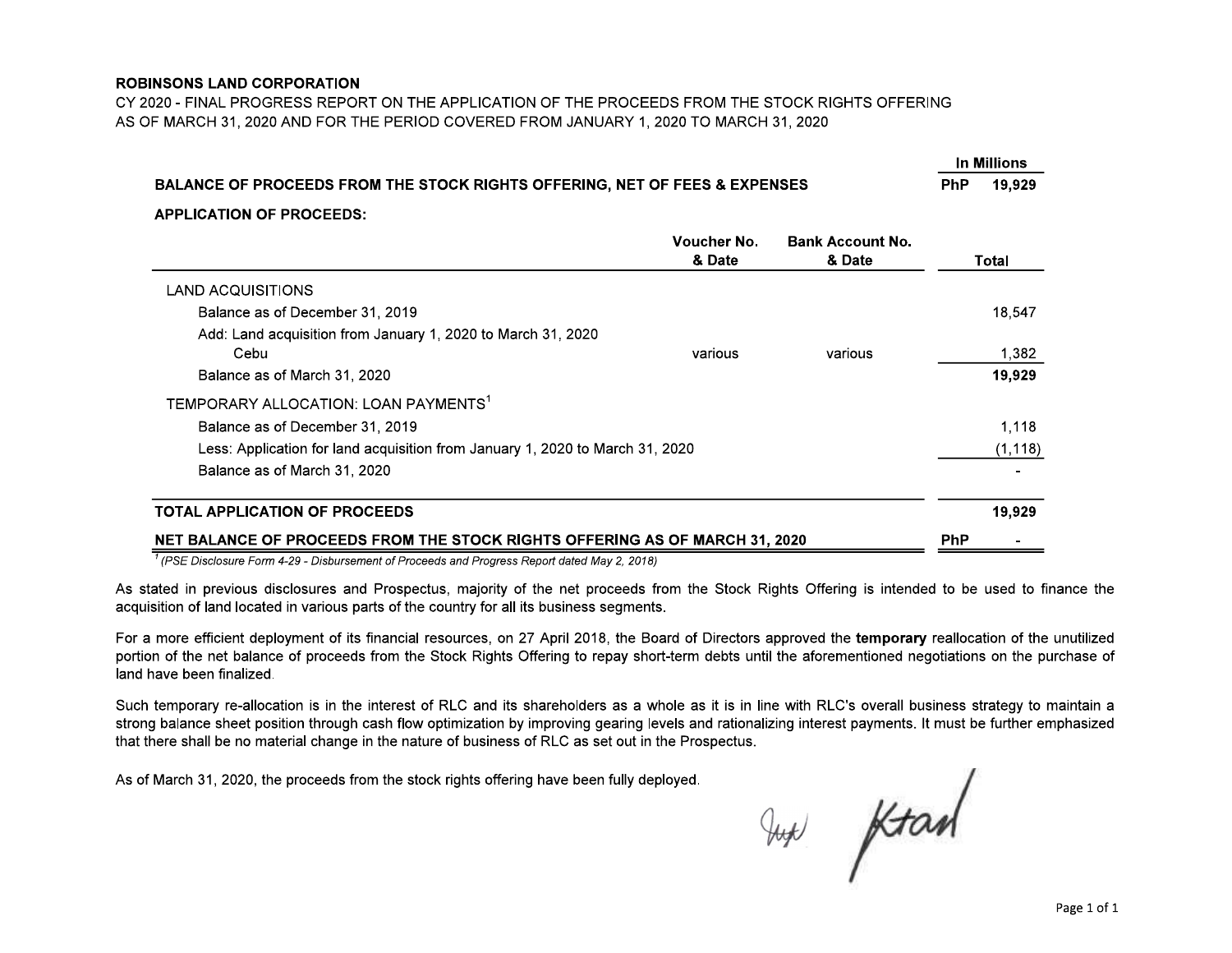

SyCip Gorres Velayo & Co. 6760 Ayala Avenue 1226 Makati City Philippines

Tel: (632) 891 0307 Fax: (632) 819 0872 ey.com/ph

BOA/PRC Reg. No. 0001, October 4, 2018, valid until August 24, 2021 SEC Accreditation No. 0012-FR-5 (Group A), November 6, 2018, valid until November 5, 2021

## **REPORT OF FACTUAL FINDINGS**

**Robinsons Land Corporation**

Level 2, Galleria Corporate Center EDSA corner Ortigas Avenue Quezon City, Metro Manila

We have performed the procedures agreed with you and enumerated below with respect to the attached Progress Report as of and for the quarter ended **March 31, 2020** on the application of the proceeds from the Stock Rights Offering (the "Offering") of **Robinsons Land Corporation** (the "Company"). The procedures were performed solely to enable the Company to comply with the Philippine Stock Exchange, Inc.'s (PSE) requirement to submit an external auditor's certification on the accuracy of information being presented by the Company relating to the use of proceeds. Our engagement was undertaken in accordance with the Philippine Standard on Related Services 4400, *Engagements to Perform Agreed-Upon Procedures Regarding Financial Information*. These agreed-upon procedures are summarized as follows:

- 1. Obtained the Progress Report on the Application of the Proceeds from the Stock Rights Offering as of and for the quarter ended March 31, 2020 (the "Schedule");
- 2. Checked the mathematical accuracy of the Schedule;
- 3. Compared the disbursement in the Schedule to the schedule of disbursement on land acquisition for the quarter ended March 31, 2020;
- 4. Traced the disbursement to the supporting documents such as deed of absolute sale, official receipt and bank statement and agreed the amount to the accounting records;
- 5. Inquired into and identified the nature of the disbursement for the quarter ended March 31, 2020. Checked if the disbursement was classified consistently according to its nature based on the schedule of planned use of proceeds from the Offering.

We report our findings below:

- (a) With respect to item 1, we were able to obtain the Schedule as of and for the quarter ended March 31, 2020.
- (b) With respect to item 2, we found the Schedule to be mathematically correct.
- (c) With respect to item 3, we noted that the disbursement in the Schedule amounted to P<sub>1</sub>,382 million while the disbursement in the schedule of disbursement on land acquisition amounted to  $\text{\textsterling}1,525$  million. Based on our discussion with management, the difference pertains to the portion that was paid out of the Company's internally-generated funds.
- (d) With respect to item 4, we obtained the supporting documents such as deed of absolute sale, official receipt and bank statement. The amount recorded agreed with the supporting documents.
- (e) With respect to item 5, we noted that the disbursement made for the quarter ended March 31, 2020 as appearing in the Schedule is consistent with the planned use of the proceeds based on our inquiries, examination of supporting documents and understanding of the underlying transaction.